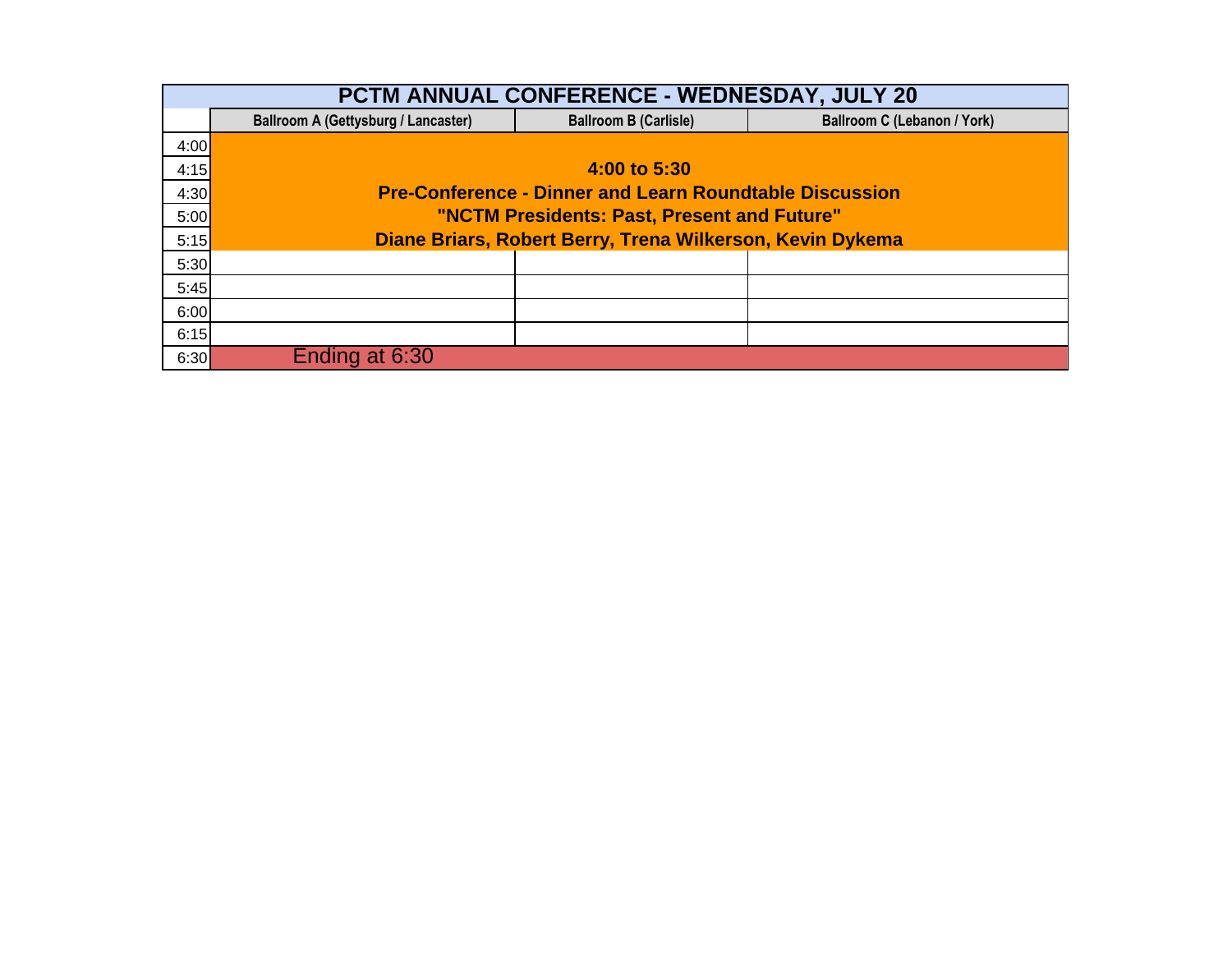|                                                                             | PCTM ANNUAL CONFERENCE - THURSDAY, JULY 21                                                                                       |                                                                                                                   |                                                                                                                                                        |                                                                                                                                        |                                                                                                                                                                       |                                                                                        |                                                                                                             |                                                                                                                                                       |                                                                                                          |                                                                                                                                                        |                                                                                                               |
|-----------------------------------------------------------------------------|----------------------------------------------------------------------------------------------------------------------------------|-------------------------------------------------------------------------------------------------------------------|--------------------------------------------------------------------------------------------------------------------------------------------------------|----------------------------------------------------------------------------------------------------------------------------------------|-----------------------------------------------------------------------------------------------------------------------------------------------------------------------|----------------------------------------------------------------------------------------|-------------------------------------------------------------------------------------------------------------|-------------------------------------------------------------------------------------------------------------------------------------------------------|----------------------------------------------------------------------------------------------------------|--------------------------------------------------------------------------------------------------------------------------------------------------------|---------------------------------------------------------------------------------------------------------------|
|                                                                             | Ballroom A (Gettysburg /<br>Lancaste                                                                                             | <b>Ballroom B (Carlisle)</b>                                                                                      | Ballroom C (Lebanon / York)                                                                                                                            | <b>Breakout Room 1</b>                                                                                                                 | <b>Breakout Room 2</b>                                                                                                                                                | <b>Breakout Room 3</b>                                                                 | <b>Breakout Room 4</b>                                                                                      | <b>Breakout Room 5</b>                                                                                                                                | <b>Breakout Room 6</b>                                                                                   | <b>Breakout Room 7</b>                                                                                                                                 | <b>Breakout Room 8</b>                                                                                        |
| 8:00<br>8:15<br>8:30<br>8:45<br>9:00<br>9:15<br>9:30                        |                                                                                                                                  | 8:00 to 9:00 IGNITE and PCTM AWARDS                                                                               |                                                                                                                                                        |                                                                                                                                        |                                                                                                                                                                       |                                                                                        |                                                                                                             |                                                                                                                                                       |                                                                                                          |                                                                                                                                                        |                                                                                                               |
|                                                                             |                                                                                                                                  |                                                                                                                   |                                                                                                                                                        | nstructional Routines to<br>Give Grade-Level Access to<br>All Students<br>Dan Kaufman<br>All Grades                                    | Materials Matter: How to<br>Advocate for Quality<br>Curriculum<br>Jonathan Regino<br>All Grades                                                                       | Jnlocking the Mystery of<br>Data Literacy<br>Kristina Fulton<br>All Grades             | Manipulatives, Real and<br>Virtual: Effectively Teaching<br>the 4-6 Standards<br>Kevin Dykema<br>Grades 4-6 | Spot It - Use Patterns to<br>Attain +/- Fact Fluency<br>Patricia Peffley<br>Grades K-3                                                                | 5 Digital Tools to Help You<br>Say Goodbye to Grading<br>Sarah Asma<br>Grades 7-9                        | <b>Exploring the Coordinate</b><br>Plane with Ozobots<br>Judy Trusz<br>Grades 4-6                                                                      | Developing Productive<br>Persistence in the Math<br>Classroom<br>Abby Neumeyer - Agile<br>Minds<br>Grades 7-9 |
| 9:55<br>$\frac{10:00}{10:15}$ $\frac{10:30}{10:45}$                         |                                                                                                                                  | 10:00 to 11:00<br>Keynote: Dr. Kari Kokka                                                                         |                                                                                                                                                        |                                                                                                                                        |                                                                                                                                                                       |                                                                                        |                                                                                                             |                                                                                                                                                       |                                                                                                          |                                                                                                                                                        |                                                                                                               |
| 11:00                                                                       |                                                                                                                                  |                                                                                                                   |                                                                                                                                                        |                                                                                                                                        |                                                                                                                                                                       |                                                                                        |                                                                                                             |                                                                                                                                                       |                                                                                                          |                                                                                                                                                        |                                                                                                               |
| 11:15<br>11:30<br>11:45<br>12:00                                            | 11:00 to 11:15 -- PLEASE VISIT OUR VENDORS<br>11:15 - 12:15 -- LUNCH and SHARE                                                   |                                                                                                                   |                                                                                                                                                        |                                                                                                                                        |                                                                                                                                                                       |                                                                                        |                                                                                                             |                                                                                                                                                       |                                                                                                          |                                                                                                                                                        |                                                                                                               |
| 12:15                                                                       |                                                                                                                                  |                                                                                                                   |                                                                                                                                                        |                                                                                                                                        |                                                                                                                                                                       | 12:15 to 12:30 -- PLEASE VISIT OUR VENDORS                                             |                                                                                                             |                                                                                                                                                       |                                                                                                          |                                                                                                                                                        |                                                                                                               |
| 12:30<br>12:45<br>1:00                                                      | et's Debate Math:<br>Increasing Discourse &<br>Argumentation<br>Chris Luzniak<br>All Grades                                      | everaging Modeling with<br>Mathematics through<br><b>Worthwhile Tasks</b><br>Dr. Reuben S. Asempapa<br>Grades 4-6 | Multiplication for Every Age<br>Shelby Strong and Justin<br>Aion<br>Grades K-12                                                                        | 12<br>Mathematics: Magic,<br>Wonder and Mystery<br>Jay Schiffman<br>All Grades                                                         | 13<br>Doing Mathematics with our<br>Hands: Examining<br>Preservice Teachers<br>Conceptual Understanding<br>of Multiplication<br>Seonmi Do and John Elia<br>Grades K-3 | Real World Algebra<br>Michael Tori<br>Grades 10-12                                     | Increasing Literacy Skills In<br>he Math Classroom<br>Frank Schorn<br>Grades 7-9                            | Creative Activities,<br>Strategies, and Technology<br>to Better Prepare Your<br>Students for the SAT and<br><b>ACT</b><br>Tom Reardon<br>Grades 10-12 | Paper Manipulatives: Why<br>You Should Still Use Them<br>In the Digital Age<br>lason Turka<br>Grades 7-9 | 18<br>Fun Functions: Interesting<br>Function Activities that<br><b>Highlight the Mathematical</b><br>Practices<br>Astrida Lizins - CPM<br>Grades 10-12 | TI Tips for Keystone Algebra<br><b>Success</b><br>Dana Morse - TI<br>Grades 7-9                               |
| 1:15<br>1:30<br>20                                                          |                                                                                                                                  | 21                                                                                                                | 22                                                                                                                                                     | 23                                                                                                                                     | 24                                                                                                                                                                    | 25                                                                                     | 26                                                                                                          | 27                                                                                                                                                    | 28                                                                                                       | 29                                                                                                                                                     |                                                                                                               |
|                                                                             | 1:45 ENCOURAGING<br>2:00 INVESTIGATION AND<br>CONVERSATION WITH<br>THE DESMOS<br>CALCULATOR<br><b>Bob Lochel</b><br>Grades 10-12 | Successfully Developing<br>Fluency<br>Kevin Dykema<br>Grades K-3                                                  | Is a Tuna Melt Actually a<br>Pizza? Fostering Debates<br>and Justifications in the<br>Math Classroom<br>Shelby Strong and Justin<br>Aion<br>Grades 7-9 | Building Math Talk in Your<br>lementary Classroom:<br>Link" Students' Ideas and<br>Press" for More<br>Dr. Melissa Boston<br>Grades K-6 | Visualizing Ten-Frames to<br>Learn Strategies and Master<br>Addition & Subtraction to 20<br>Mary Leer<br>Grades K-3                                                   | roportions: So many<br>solutions, so little time<br>eana Deichert<br>Grades 7-9        | Student Learning of<br>Fractions in Dynamic<br>Interactive Environments<br>Kiangquan Yao<br>Grades 4-6      | Writing in Mathematics<br>Dr. Megan Clementi -<br>Pennsylvania Department of<br>Education<br>Grades 6-9                                               |                                                                                                          | Learn the Root Cause of<br>Math Anxiety and How to<br>Eradicate it in Your<br>Students!<br>Bob Sun - First in Math and<br>Math 24<br>All Grades        | Break the Forgetting Cycle<br>with Get More Math!<br>Josh Britton - Get More Math<br>Grades 7-9               |
| $2:15$<br>2:30<br>2:45<br>3:00                                              |                                                                                                                                  |                                                                                                                   |                                                                                                                                                        | 31<br>Rethinking Grading in the<br>Math Classroom<br>Alex Herr                                                                         | 32<br>Routines We Can Continue<br>To Utilize From Our Virtual<br>Experience<br>Jay Schiffman                                                                          | Ingaging Students in<br>Mathematical Discourse &<br>Problem Solving<br>Chris McCaffrey | Elevating Student Voices &<br>What If Thinking with<br>Desmos<br>Leigh Nataro                               | 35<br>GeoGebra for Student-<br>centered Discovery-based<br>Learning<br>Robert Pontecorvo                                                              | <b>Jumber Talks to Develop</b><br>Fluency and Number Sense<br>Dan Kaufman                                | ower-up your math lessons<br>so ALL students can access<br>grade level material<br>Damon Smerchek - Amplify<br>Education                               |                                                                                                               |
|                                                                             |                                                                                                                                  |                                                                                                                   |                                                                                                                                                        | All Grades                                                                                                                             | All Grades                                                                                                                                                            | Grades 7-9                                                                             | Grades 10-12                                                                                                | All Grades                                                                                                                                            | Grades K-3                                                                                               | All Grades                                                                                                                                             |                                                                                                               |
|                                                                             |                                                                                                                                  | 3:30 to 4:30<br><b>Keynote: Crystal Watson</b>                                                                    |                                                                                                                                                        |                                                                                                                                        |                                                                                                                                                                       |                                                                                        |                                                                                                             |                                                                                                                                                       |                                                                                                          |                                                                                                                                                        |                                                                                                               |
| $\begin{array}{r} 3:15 \\ 3:30 \\ 3:45 \\ 4:00 \\ 4:15 \end{array}$<br>4:30 |                                                                                                                                  |                                                                                                                   |                                                                                                                                                        |                                                                                                                                        |                                                                                                                                                                       | Ending at 4:30                                                                         |                                                                                                             |                                                                                                                                                       |                                                                                                          |                                                                                                                                                        |                                                                                                               |